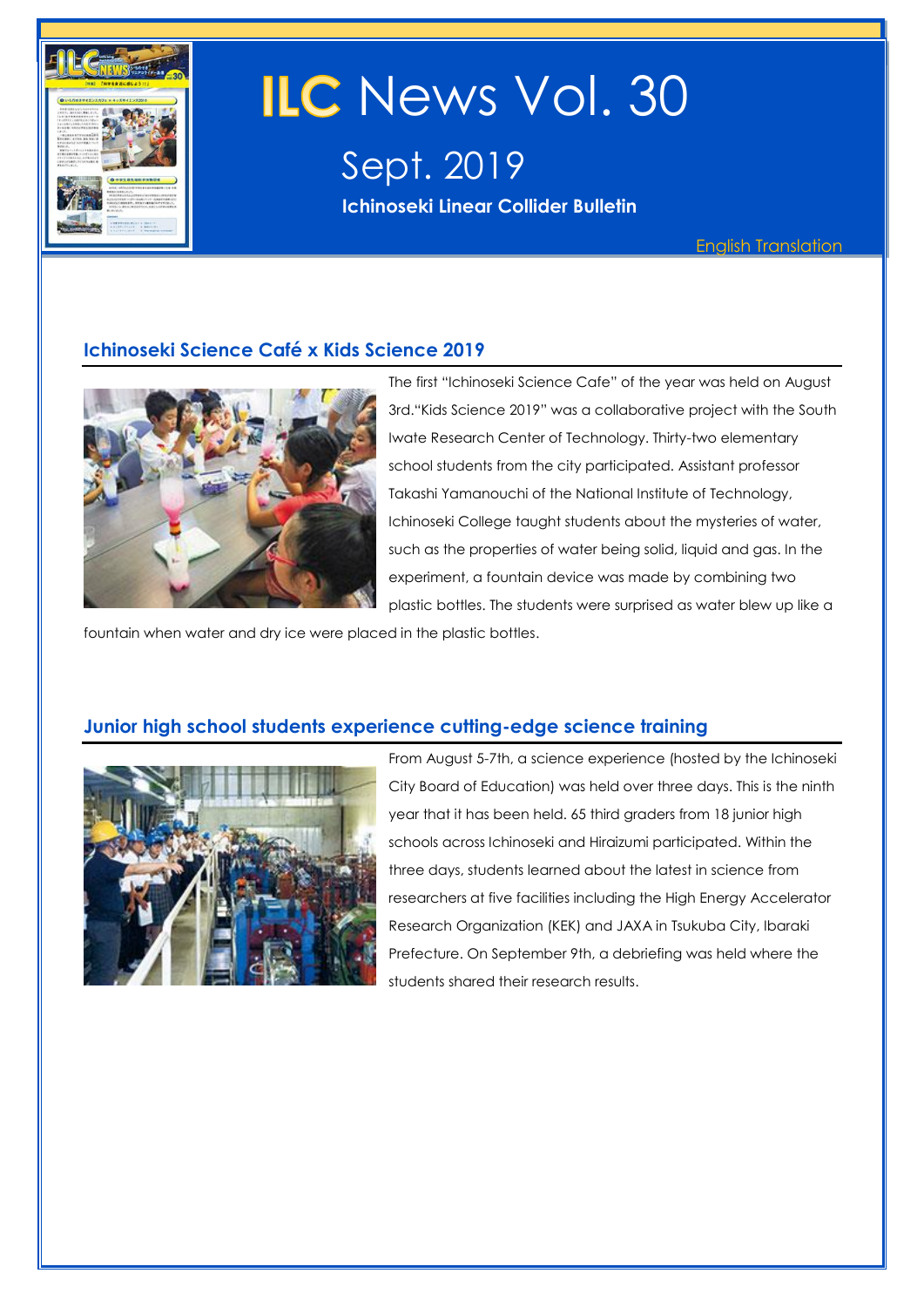## Pick Up News

#### **Prefectural government round-table conference**



On June 14th, the prefectural government held a conference in Oshu where Aimi Bell, Ichinoseki City's internationalization coordinator, participated as one of the speakers. The theme of the conference was "Toward the Realization of an International Linear Collider". Aimi Bell expressed opinions with the governor on issues such as multilingual signage, information transmission, and medical interpretation.

#### **ILC Special Lessons at junior high schools**



Ichinoseki carries out special lessons on the ILC to junior high school students within the city. On July 4th, lecturer Dr. Masakazu Kurata, a researcher of elementary particles and atomic nuclei at The High Energy Accelerator Research Organization (KEK), gave lessons at Ichinoseki Higashi Junior High School and Ichinoseki Junior High School. A lecture on the outline and research contents of the ILC and cloud box experiments to observe invisible particles were conducted.

#### **English Camp**



From July 30th to August 1st, an English camp catered toward junior high school students (hosted by the city and the Ichinoseki City Board of Education) was held at Ichinoseki Kenko no Mori. 57 second grade students from schools within Ichinoseki and Hiraizumi participated. During the stay, students spoke in English and interacted with Assistant Language Teachers (ALT) to experience and learn about other countries and cultures.

#### **Promotion of ILC at local beer festival**



The ILC was promoted at Ichinoseki National Craft Beer Festival from August 24th to 25th. At the stage event, Iwate idol "Fujipon", "Sakura Rin" of Iwate Marugoto Omotenashitai and cute ambassador "Kimura Yu" jumped at the chance to support and introduce the ILC to many people at the local beer festival venue.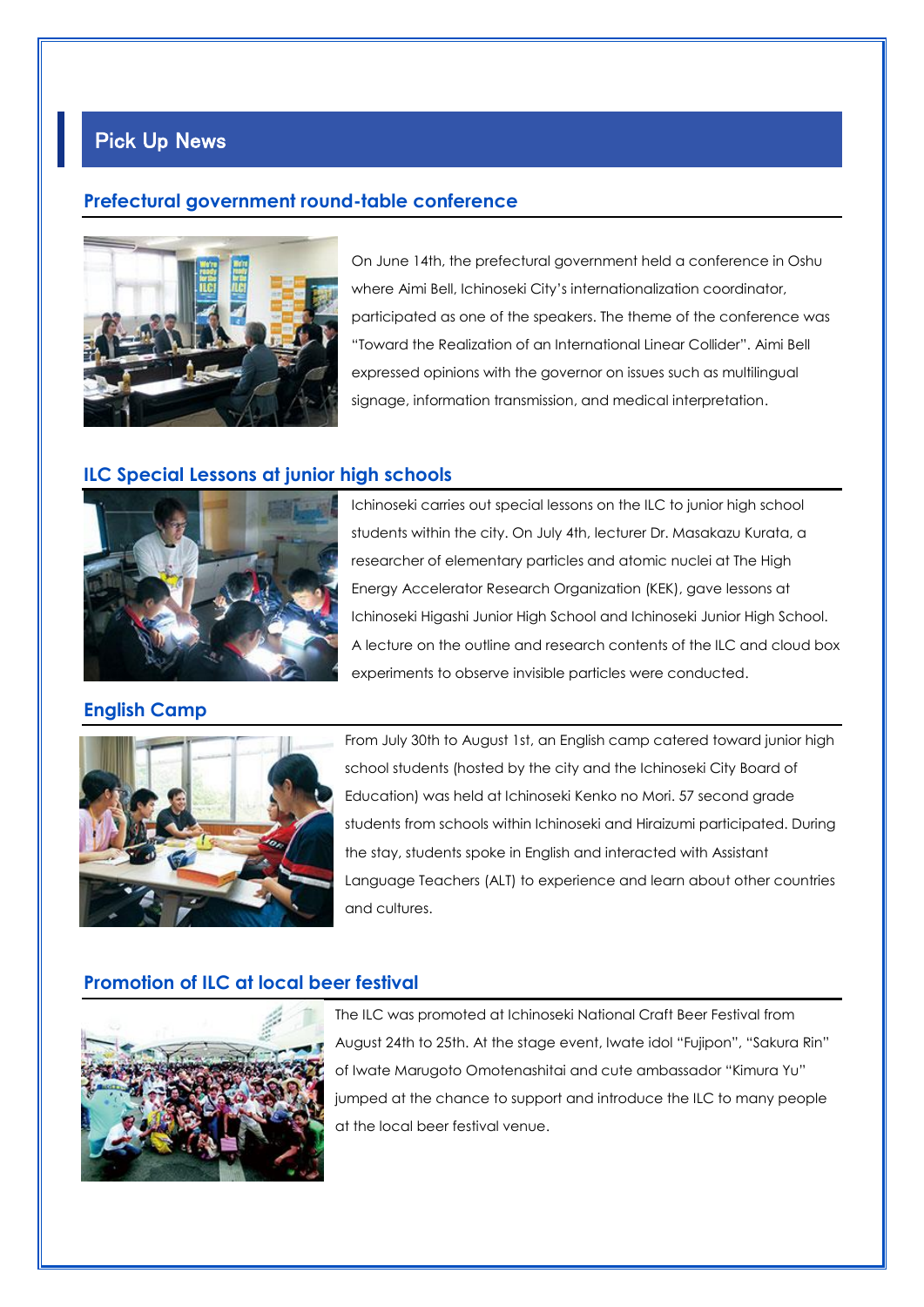### News Clippings

#### **Request from ILC promotion organizations**

On June 4th, nine organizations (including the Association of Citizens Who Strongly Support the Realization of the ILC, Oshu City ILC Promotion Liaison Council, Ofunato ILC Promotion Council) from southern Iwate and northern Miyagi prefectures visited the Liberal Democratic Party Headquarters. The organizations requested to four LDP members including Hon. Takeo Kawamura who also serves as the chair of the Federation of Diet Members for the ILC, to host the ILC in Japan. Hon. Kawamura said, "Let's do our best together".

#### **Tohoku ILC Promotion Consultation Meeting**



On June 12th, the Tohoku ILC Promotion Council, the Hokkaido/Tohoku Governors' Association, the Hokkaido/Tohoku Prefectural Assembly Chairpersons' Association, and the Tohoku Mayors' Association visited the Chief Cabinet Secretary, Yoshihide Suga, and related ministries to request that the government's intentions on hosting the ILC are made clearly and promptly. The Chief Cabinet Secretary said, "I firmly understand your request"

#### **Southern Iwate/Northern Miyagi Liaison Council Meeting**

On July 17th, eight ILC promotion groups in southern Iwate and northern Miyagi held their first liaison council meeting. This is the first meeting of promotion groups that transcend prefectural borders. The promotion groups unified to strengthen activities such as exchanging of information and fostering momentum to further promote the ILC.

#### **ILC promotion at Ichinoseki Summer Festival**



On August 3rd, the ILC was promoted at the Ichinoseki Summer Festival's dance parade. Those leading the dance displayed banners and flags; fans printed with a 'Chairman Kosaku Shima' design (Chairman Kosaku Shima is a popular manga that featured the ILC) were distributed to the audience alongside the street.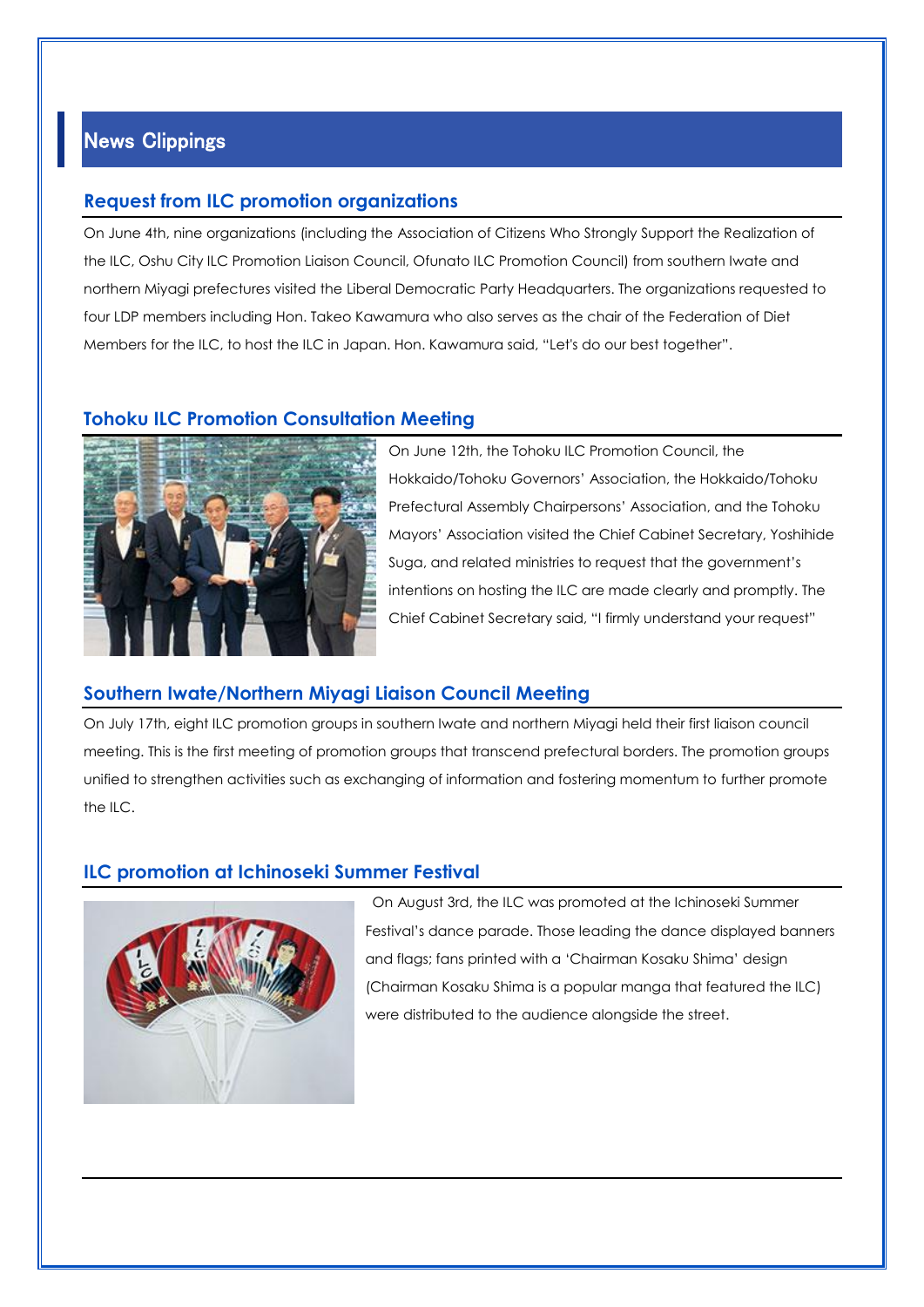## Q & A Corner

**Q: Will the site be used as a disposal site for high-level radioactive waste once the ILC experiments have come to a close?**

A: For the following reasons, the ILC site will not be re-purposed into a disposal site for high-level radioactive waste.

- 1. ILC research facilities are managed by international organizations; it's not possible to decide how to use the facility in Japan alone.
- 2. Regarding the equipment for disposal of high-level radioactive waste, the law clearly states that the local government's opinion must be highly regarded.
- 3. The ILC tunnels are set at approximately 110 meters above sea level, some areas are 400-500 meters from the surface, but some are only 20-100 meters deep.
- 4. The ILC tunnel is located higher than populated areas, and the shape of the tunnel is not suitable for the disposal of radioactive materials.

## Bell's Corner

#### **On sickness**



Have you ever wondered about the city hall's services or what to do in case of an emergency? Check out the link or QR code to access the Ichinoseki Living Guide which provides information on: Ichinoseki City Hall and branch offices (hours), fire/ambulance, disaster, notification procedures, lifestyle, health, welfare, National Health Insurance, Medical Insurance for the Elderly (75+), National Pension System, taxes, employment consultation, education/sports, tourism and information disclosure!

# **What brought you to Ichinoseki?**



**Argelio José Paz Peña (25) Honduras** Occupation: Welder Interests: Collecting airplane models, making YouTube videos Favorite place: Genbikei Favorite food: Ramen Favorite event: Daito Ohara Water Festival (I'd like to join next year)